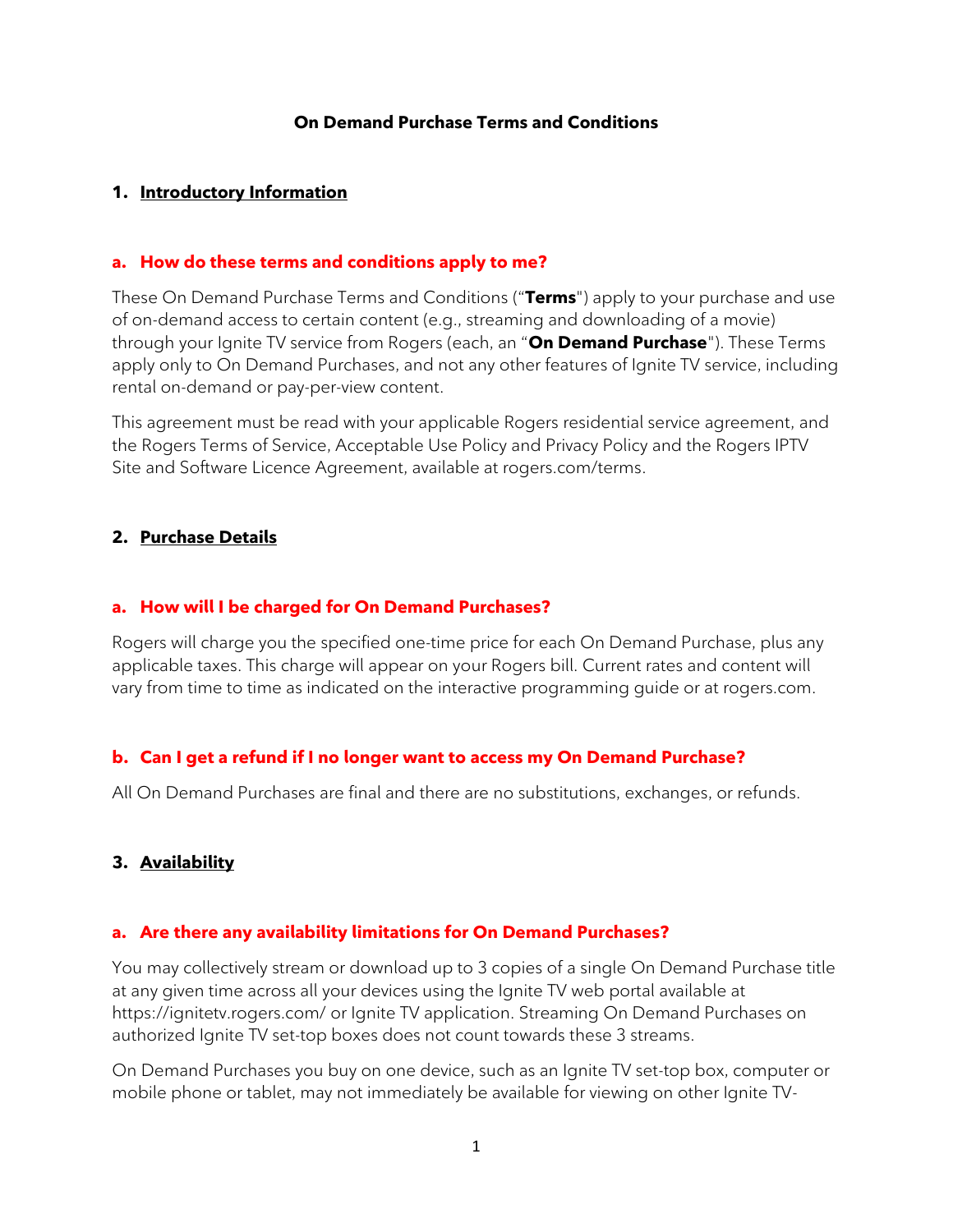compatible devices. On Demand Purchases may become unavailable for any number of reasons, including, but not limited to, content provider licensing and other restrictions, and Rogers will not be liable to you if On Demand Purchase titles become unavailable for further use, at any time.

Being able to watch a downloaded On Demand Purchase title on a device requires that device to periodically connect to the internet. If you do not periodically connect a device to the internet and open the Ignite TV app, you may temporarily lose the ability to playback downloaded On Demand Purchases on that device until you reconnect it to the internet and open the Ignite TV app. Some On Demand Purchases (or features or extras thereof) may not be available for download, or require real-time connection to the internet to function.

# **b. Are there any device requirements for On Demand Purchases?**

You may view On Demand Purchases on your Ignite TV set-top box and on devices compatible with the Ignite TV web portal (currently accessible at ignitetv.rogers.com) or the Ignite TV app, as described in your applicable Rogers residential service agreement and the Rogers IPTV Site and Software Licence Agreement. You may also be required to download and install additional software, such as third-party mobile applications. These devices and software may require updates from time to time, and you are responsible for updating or maintaining your devices, software and internet connection as necessary. We may also provide software updates from time to time as required.

# **c. What happens to my On Demand Purchases if I cancel my Ignite TV service?**

If you cancel your Ignite TV Service, you will no longer have access to the On Demand Purchase titles you selected through Ignite TV set-top-boxes, the Ignite TV web portal, or the Ignite TV app.

# **4. Licence**

# **a. Who owns the On Demand Purchase content that I select?**

When you "buy" an On Demand Purchase from Rogers, that content is licensed to you as follows:

Subject to your payment of all applicable fees, and subject to your compliance with these Terms, your applicable Rogers residential service agreement, the Rogers Terms of Service, Acceptable Use Policy, Privacy Policy, and any other applicable terms or conditions, Rogers grants you a limited, non-exclusive, revocable, non-transferable, non-sublicensable licence to access and view the On Demand Purchase content for your own personal, lawful, noncommercial use, for so long as Rogers makes that On Demand Purchase content available.